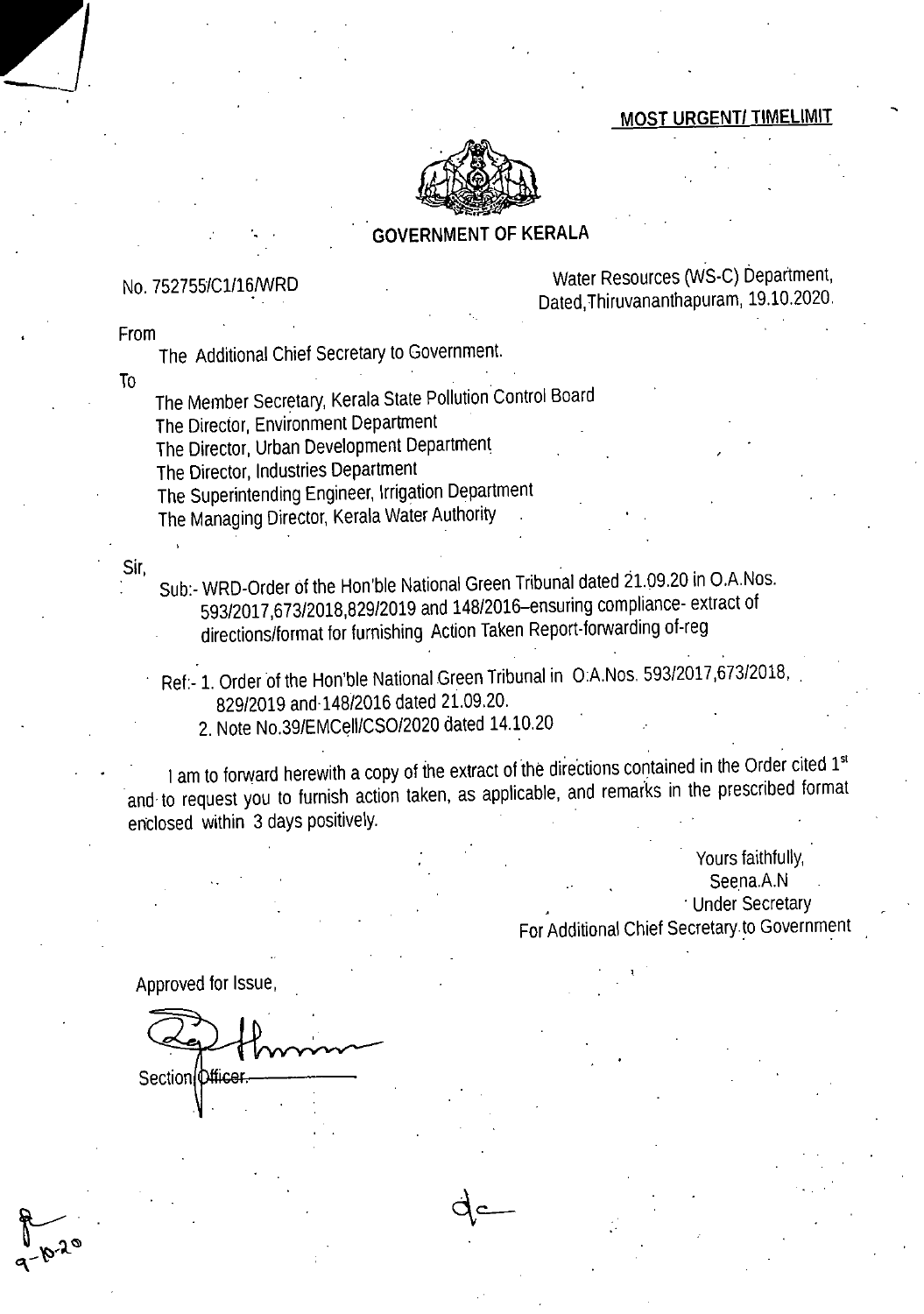# FORMAT FOR FURNISHIING REPORT

 $-2527$ 

### Directions in order dated 21.09.2020 in Original Application No. 593/2017, 673/2018. 829/2019 & 148/2016  $\mathbb{Z}^2$  $\mathcal{L}$ **t**.

| SI.<br>No. | <b>Directions</b>                                              | <b>Authority</b><br>Concerned | Action<br>Taken | Remarks |
|------------|----------------------------------------------------------------|-------------------------------|-----------------|---------|
| 4.         | All the States/UTs may address gaps in generation and          | To be                         |                 |         |
|            | treatment of sewage/effluents by ensuring setting up of        | implemented by:               |                 |         |
|            | requisite number of functional ETPs, CETPs and STPs,           |                               |                 |         |
|            | as directed by the Hon'ble Supreme Court in (2017) 5 SCC       | <b>WRD</b>                    |                 |         |
|            | 326.                                                           | <b>KWA</b>                    |                 |         |
|            |                                                                | <b>LSGD</b>                   |                 |         |
|            |                                                                | IND                           |                 |         |
|            |                                                                |                               |                 |         |
|            |                                                                | To be monitored               |                 |         |
|            |                                                                | by:                           |                 |         |
|            |                                                                | <b>RRC</b>                    |                 |         |
|            |                                                                |                               |                 |         |
|            |                                                                | To be overseen                |                 |         |
|            |                                                                | by: Chief                     |                 |         |
|            |                                                                | Secretary                     |                 |         |
|            |                                                                |                               |                 |         |
|            |                                                                | Facilities to<br>bc           |                 |         |
| 2.         | The timeline for commissioning of all STPs fixed by the        |                               |                 |         |
|            | Hon'ble Supreme Court, i.e., 31.03.2018, has long passed.      | implemented by:               |                 |         |
|            | The Hon'ble Supreme Court directed that the State              |                               |                 |         |
|            | PCBs must initiate prosecution of the erring Secretaries       | <b>WRD</b>                    |                 |         |
|            | to the Governments, which has also not happened. This          | <b>KWA</b>                    |                 |         |
|            | Tribunal was directed to monitor compliance and in the         | <b>LSGD</b>                   |                 |         |
|            |                                                                | IND.                          |                 |         |
|            | course thereof, we direct that compensation may be             |                               |                 |         |
|            | recovered in the manner already directed in earlier            |                               |                 |         |
|            | orders (See, -Paras-5 and -6-herein), -which may be            | To be monitored               |                 |         |
|            | deposited with the CPCB for restoration of the                 | by:                           |                 |         |
|            | -environment                                                   | <b>RRC</b>                    |                 |         |
|            |                                                                |                               |                 |         |
|            | Para 5 : Whilst not necessary to refer to all previous orders. | Directions to be              |                 |         |
|            |                                                                |                               |                 |         |
|            | we start with the Tribunal's order of 28.08.2019, wherein      | ensured by:                   |                 |         |
|            | for the first time, the Tribunal set up a compensation         | <b>KSPCB</b>                  |                 |         |
|            | regime for default. The Tribunal considered the CPCB           |                               |                 |         |
|            | reports dated 30.05.2019, 19.07.2019 and 14.08.2019 with       |                               |                 |         |
|            | compiled status of setting up of ETPs/ CETPs/STPs and          | To be overseen                |                 |         |
|            | environmental<br>∙of<br>assessment<br>methodology<br>for       | Chief<br>by:                  |                 |         |
|            |                                                                | Secretary                     |                 |         |
|            | compensation. The Tribunal noted that deficit in capacity      |                               |                 |         |
|            | of liquid waste treatment was 62 percent which was the         |                               |                 |         |
|            | major source of polluting rivers and water bodies. In the      |                               |                 |         |
|            | said order, the following directions were issued:-             |                               |                 |         |
|            | We may now sum up our directions:<br>"21.                      |                               |                 |         |
|            |                                                                |                               |                 |         |
|            |                                                                |                               |                 |         |
|            | The Environmental compensation regime fixed<br>(i)             |                               |                 |         |
|            | for industrial units, GRAP, solid waste, sewage and            |                               |                 |         |
|            |                                                                |                               | €,              |         |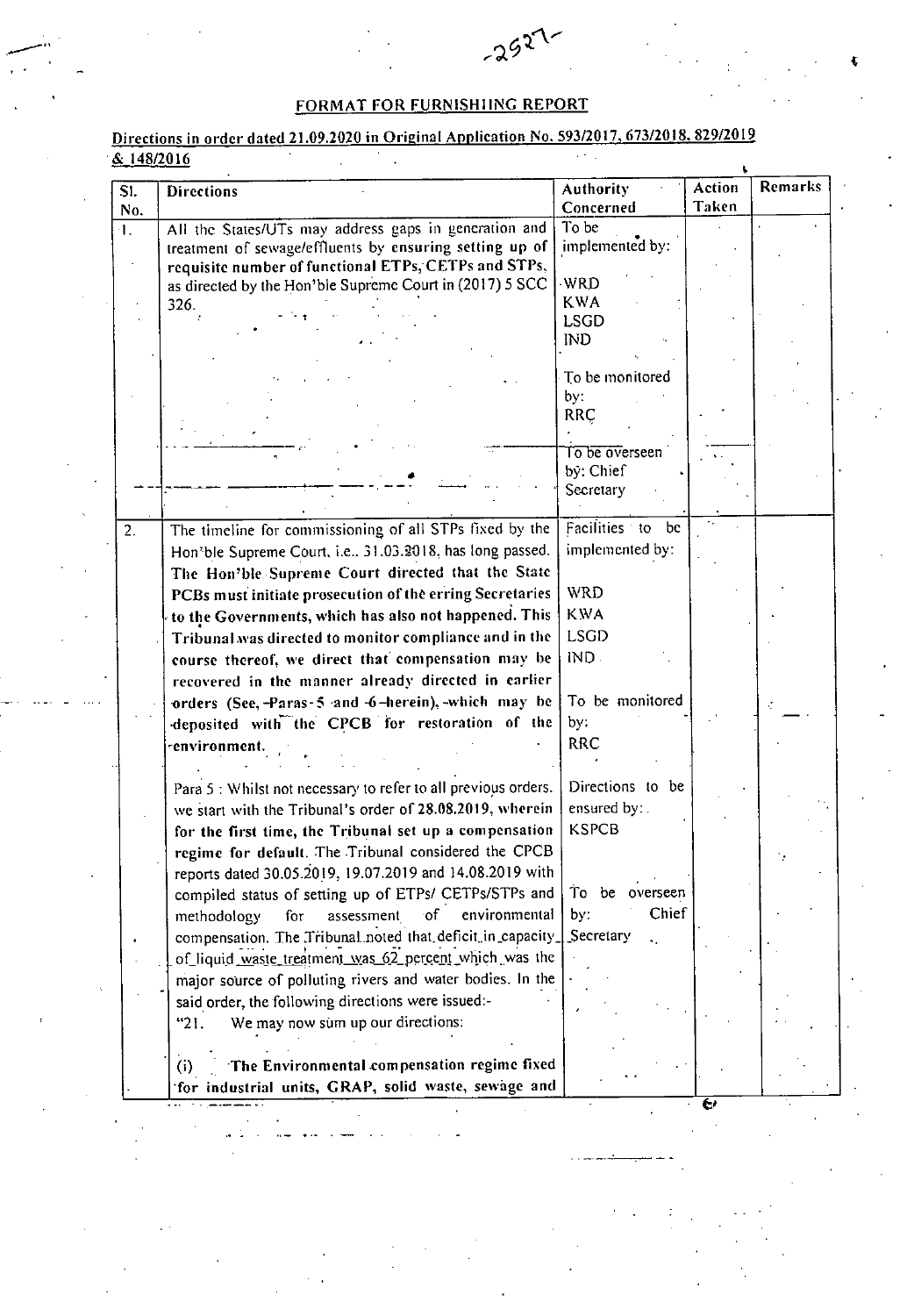ground water in the report dated 30.05.2019 is accepted and the same may be acted upon as an interim measure. (ii) SPCBs/PCCs may ensure remedial action against non- compliant CETPs or individual industries in terms of not having ETPs/fully compliant ETPs or operating without consent or in violation of consent conditions. This may be overseen by the CPCB. CPCB may continue to compile information on this subject and furnish quarterly reports to this Tribunal which may also be uploaded on its website..

 $(iii)$ All the Local Bodies and or the concerned departments of the State Government have to ensure 100% treatment of the generated sewage and in default to pay-compensation which is to be recovered by the States/UTs, with effect from 01.04.2020. In default of such collection, the States/UTs are liable to pay such compensation. The CPCB is to collect the same and utilize for restoration of the environment.

The -GPCB needs to collate the available data  $(iv)$ base with regard to ETPs, CETPs, STPs, MSW facilities, Legacy Waste sites and prepare a river basinwise macro picture in terms of gaps and needed interventions.

 $(v)$ The Chief Secretaries of all the States/UTs may. furnish their respective compliance reports on this subject also in O.A. No. 606/2018.

List for further consideration con: 21.05.2020, unless required earlier. A copy of this order be placed on the file of O.A. No. 606/2018 relating to all States/UTs and be sent to Chief Secretaries of all States/UTs. Secretary MoEF&CC, Secretary Jal Shakti and Secretary, MoHUA." (emphasis supplied)

Para 6 : Thereafter on 21.05.2020, wherein the Tribunal directed data collection by river basin; reduction of timelines; the Central Government-to facilitate the State/UTs-efforts; and CPCB to study extent of reduction of pollution load. The following directions were issued:  $26.4.$  Summary of directions:

i and States/UTs through their concerned departments such as Urban/Rural Development, Irrigation & Public Health, Local Bodies, Environment, etc. may ensure formulation and execution of plans for sewage treatment and utilization of treated sewage effluent with respect to each city, town and village,

Ë.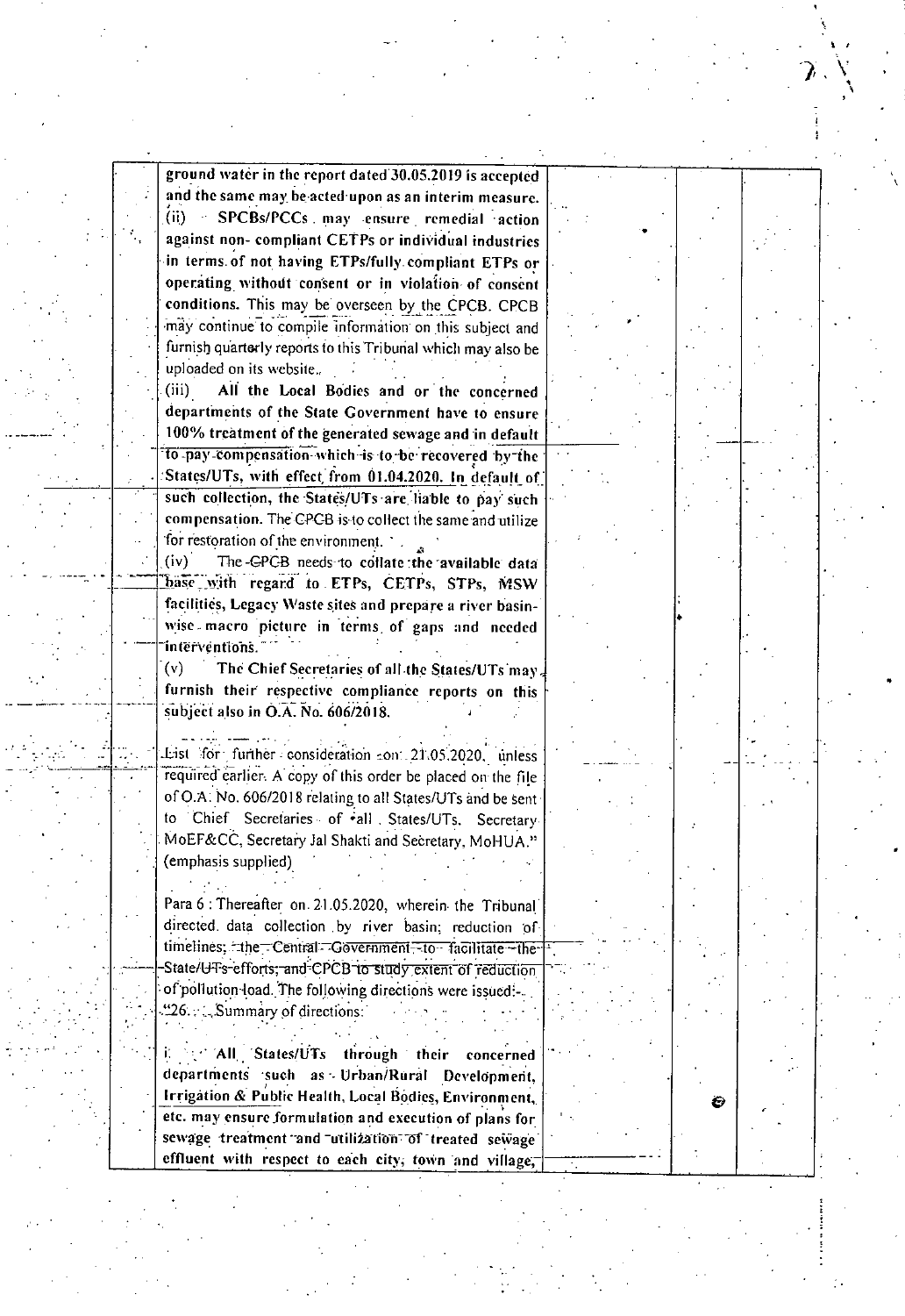adhering to the timelinc as directed by Hon'ble Supreme Court. STPs must meet the prescribed standards, including faecal coliform.

 $-2529$ 

C

CPCB may further continue efforts on compilation of River 'Basin-wise data. Action plans be firmed up with Budgets/Financial tie up. Such plans be overseen by Chief Seèretary and forwarded to CPCB before 30.6.2020. CPCB may consolidate all action plans and file a report accordingly.

Ministry of Jal Shakti and Ministry of Housing and Urbaq Affairs may facilitate States/UTs for ensuring that water quality of rivers, lakes, water bodies and ground water is maintained. -

As observed in para 13 above, 100% treatment of sewage/effluent must be ensured and strict coercive action-taken-for any-violation to enforce rule of law. Any party is free to move the Hon'ble Supreme Court for continued vidlation of its order after the deadline of 31.3.2018. This order is without prejudice to the said remedy as direction of the Hon'ble Supreme Court cannot be diluted or relaxed by this Tribunal in the course of execution. PCBs/PCCs are free to realise compensation for violations but from 1.7.2020, such compensation must be realised as per direction of this Tribunal failing which the erring State PCBs/PCCS will be accountable.

ii. The CPCB may study and analyse the extent of reduction of industrial and sewage pollution load on the environment, including industrial areas and rivers and other water bodies and, submit its detailed report to the Tribunal.

During the lockdown period there are reports that iii. the water quality of river has improved, the reasons for the same may be got studied and analysed by the CPCB and report submitted to this Tribuñal. If the activities reopen, the' compliance to standards. must be maintained by ensuring full compliance of law by authorities statutorily responsible for the same.

Accordingly, we direct that Slates which have not iv. addressed all the action points with regard to the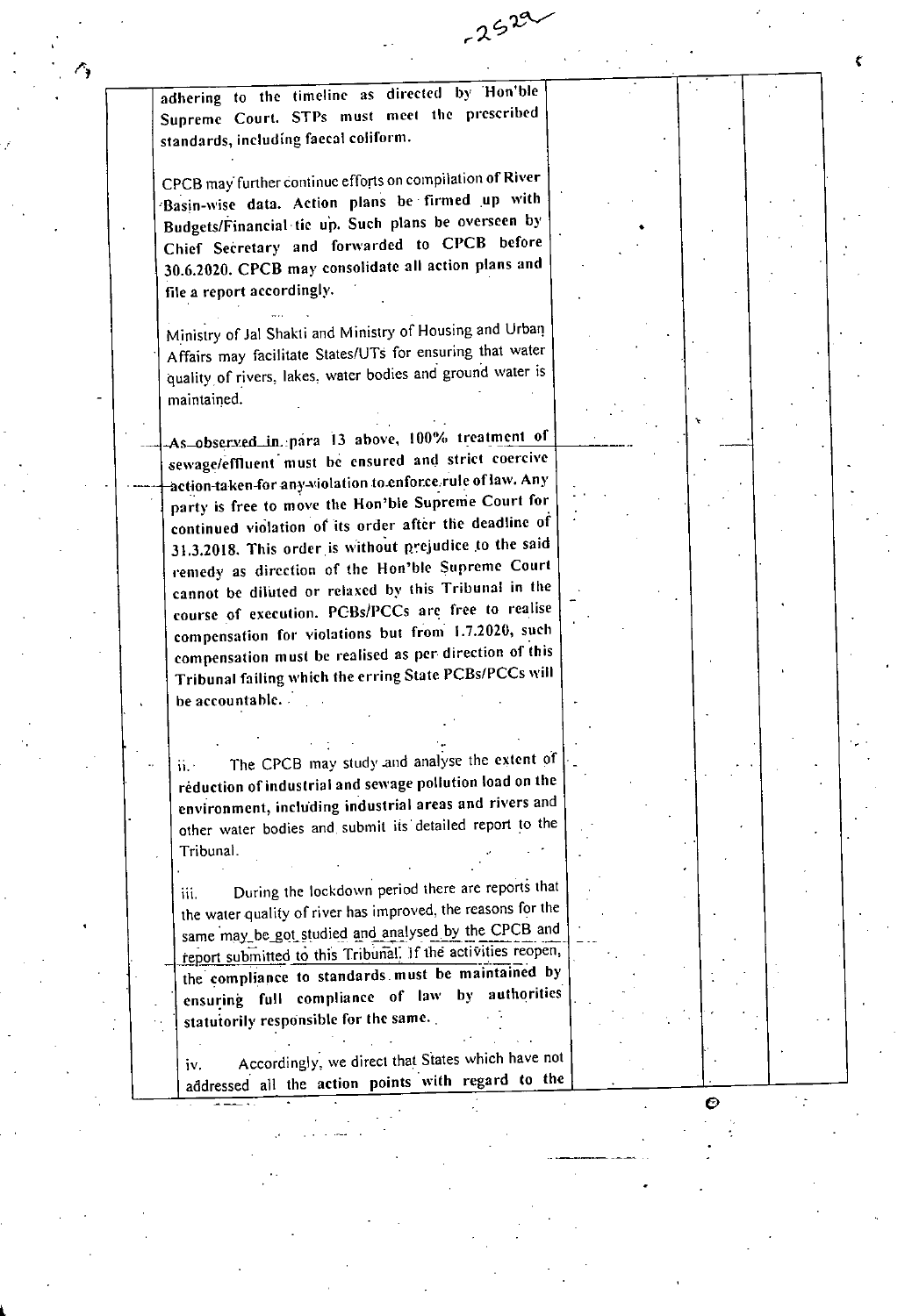|      | utilisation of sewage treated water may do so promptly     |                        |   |  |
|------|------------------------------------------------------------|------------------------|---|--|
|      | latest before 30.06.2020, reducing the time lines in the   |                        |   |  |
|      | action plans. The timelines must coincide with the         |                        |   |  |
|      |                                                            |                        |   |  |
|      | timelines for setting up of STPs since both the issues are |                        |   |  |
|      | interconnected. The CPCB may compile further               |                        |   |  |
|      | information on the subject accordingly.                    |                        |   |  |
|      |                                                            |                        |   |  |
|      |                                                            |                        |   |  |
|      | Needless to say, that since the issue of sources of        |                        |   |  |
|      | funding has already been dealt with in the orders of the   |                        |   |  |
|      | Hon'ble Supreme Court, the States may not put up any       |                        |   |  |
|      |                                                            |                        |   |  |
|      | excuse on this pretext in violation of the judgment of the |                        |   |  |
|      | Hon'ble Supreme Court."                                    |                        |   |  |
| З.   | The unutilized capacity of the existing STPs may be        | Kerala                 |   |  |
|      | utilized expeditiously.                                    | Water                  |   |  |
|      |                                                            | Authority              |   |  |
|      |                                                            |                        |   |  |
|      |                                                            | To be monitored        |   |  |
|      |                                                            |                        |   |  |
|      |                                                            | by:                    |   |  |
|      |                                                            | <b>RRC</b>             |   |  |
|      |                                                            |                        |   |  |
|      | The States/ UTs may ensure that the CETP, ETPs and STPs    | To                     |   |  |
|      | meet the laid down norms and remedial action be taken      | be                     |   |  |
|      |                                                            | implemented by:        |   |  |
|      | wherever norms are not met.                                | <b>WRD</b>             |   |  |
|      |                                                            | <b>KWA</b>             |   |  |
|      |                                                            | <b>LSGD</b>            |   |  |
|      |                                                            |                        |   |  |
|      |                                                            | <b>IND</b>             |   |  |
|      |                                                            |                        |   |  |
|      |                                                            | To be monitored        |   |  |
|      |                                                            |                        |   |  |
|      |                                                            | by:                    |   |  |
|      |                                                            | RRC                    |   |  |
|      |                                                            |                        |   |  |
|      |                                                            | Monitoring<br>- of     |   |  |
|      |                                                            |                        |   |  |
|      |                                                            | compliance<br>10       |   |  |
|      |                                                            | standards<br>and       |   |  |
|      |                                                            | norms: KSPCB           |   |  |
|      |                                                            |                        |   |  |
|      |                                                            |                        |   |  |
|      |                                                            |                        |   |  |
|      |                                                            | Fo-be overseen by      |   |  |
|      |                                                            | <b>Chief Secretary</b> |   |  |
|      |                                                            |                        |   |  |
| 5. S | It must be ensured that no untreated sewage/effluent is    |                        |   |  |
|      |                                                            | Directions to be       |   |  |
|      | discharged into any water body. Prompt remedial action     | ensured<br>by:         |   |  |
|      | may be taken by the State PCBs/PCCs against -non-          | <b>KSPCB</b>           |   |  |
|      | compliant ETPs/CETPs by closing down or restricting the    |                        |   |  |
|      | effluents generating activity, recovering compensation and |                        |   |  |
|      |                                                            | To be overseen by      | ❸ |  |
|      | -taking-other-coercive measures following due process of   | Chief Secretary        |   |  |
|      | law.                                                       |                        |   |  |
|      |                                                            |                        |   |  |

 $\alpha$ 

an<br>M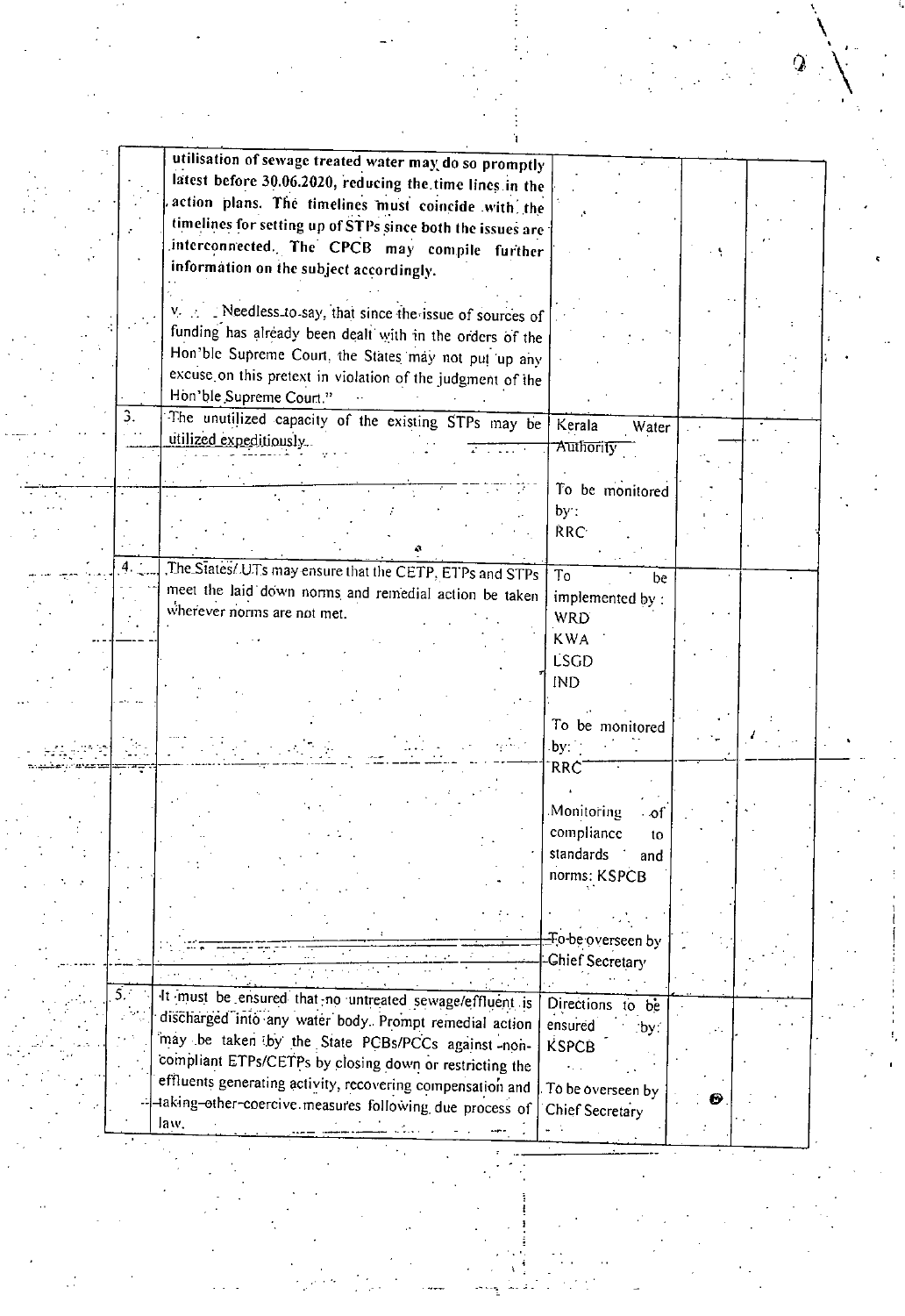

 $-251$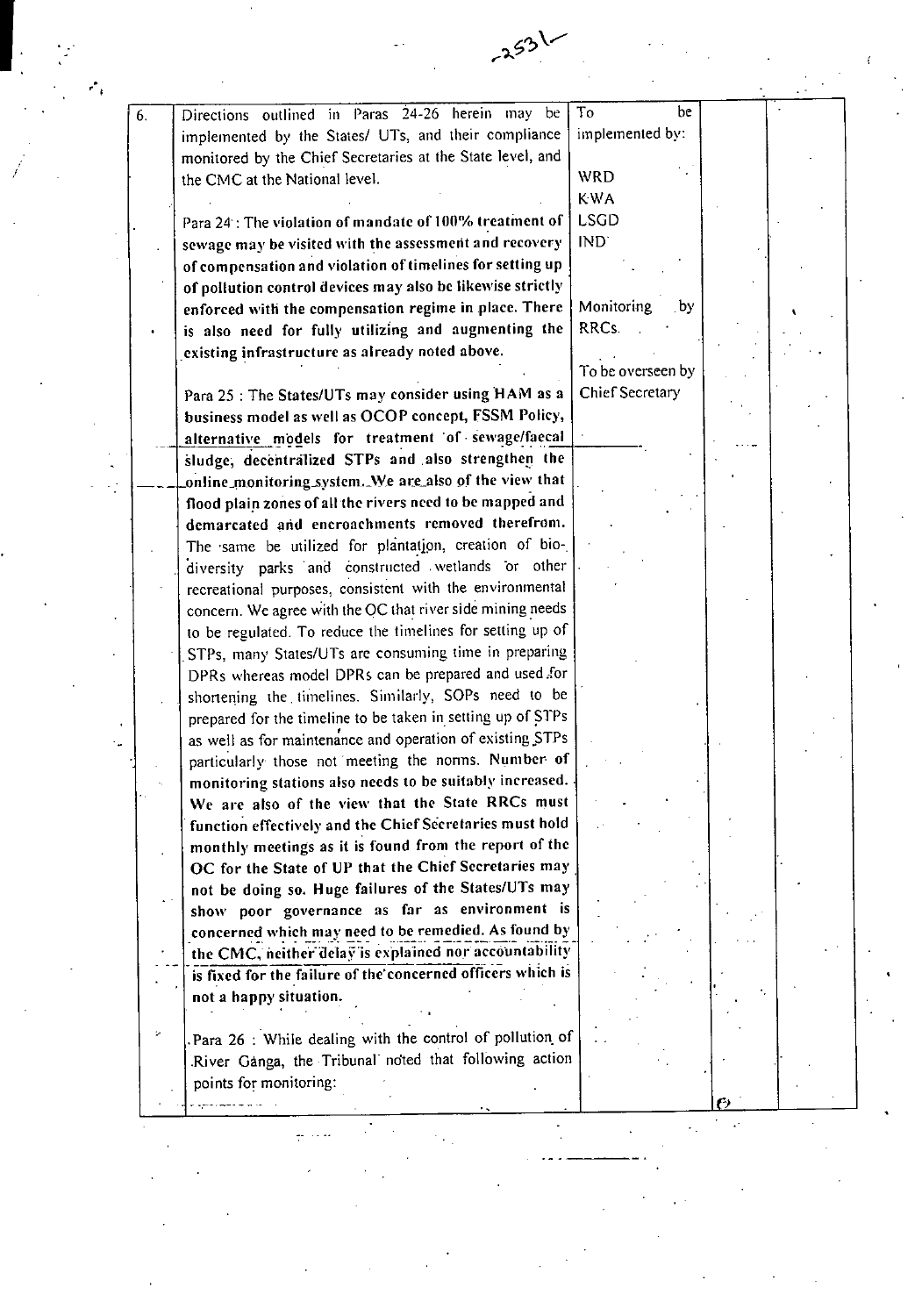|    | 2533                                                                 |                        |   |  |
|----|----------------------------------------------------------------------|------------------------|---|--|
|    |                                                                      |                        |   |  |
|    | Setting up of STPs. Interception and Division                        |                        |   |  |
|    | ([&D) of drains and preventing untreated sewage and<br>effluents     |                        |   |  |
|    |                                                                      |                        |   |  |
|    | ii.<br>Use of treated water                                          |                        |   |  |
|    | Ħ.<br>Use of sludge manure                                           |                        |   |  |
|    | i۷.<br>Status of septage management                                  |                        |   |  |
|    | ٧.<br>Compliance in relation to industries                           |                        |   |  |
|    | vi:<br>Installation of STPs/treatment facilities                     |                        |   |  |
|    | Hotels/Ashrams and Dharmshalas.                                      | 1 <sub>n</sub>         |   |  |
|    | vii.                                                                 |                        |   |  |
|    | Water quality monitoring of river Ganga and its<br>tributaries.      |                        |   |  |
|    | viii.                                                                |                        |   |  |
|    | Maintenance of environmental flow in river Ganga.<br>ix.             |                        |   |  |
|    | Disposal of Bio-medical waste.                                       |                        |   |  |
|    | х.<br>Compliance of Solid Waste Management (SWM)                     |                        |   |  |
|    | Rules, 2016.                                                         |                        |   |  |
|    | Xi, and<br>Preparation of maps and zoning of flood plains.           |                        |   |  |
|    | $\chi_{11,-}$<br>-Mining activity under supervision of the concerned |                        |   |  |
|    | authorities.                                                         |                        |   |  |
|    | xiii: - Action against identified polluters, law violators           |                        |   |  |
|    |                                                                      |                        |   |  |
|    | and officers responsible for failure for vigorous monitoring.        |                        |   |  |
|    |                                                                      |                        |   |  |
|    | CMC/RRCs/ OC for UP may conduct further monitoring                   |                        |   |  |
|    | keeping in mind the above action points.                             |                        |   |  |
| 7. | Wherever action plans have not yet been finalized in                 | T <sub>0</sub>         |   |  |
|    | respect of polluted river stretches or polluted coastal              | be.                    |   |  |
|    | stretches, the same may be completed within one month                | implemented by:        |   |  |
|    | from today. The execution of action plans may be overseen            |                        |   |  |
|    | in the manner already directed in OA 673/2018 by River               | <b>WRD</b>             |   |  |
|    | Rejuvenation Committees (RCCs). In the coastal areas, the            | <b>KWA</b>             |   |  |
|    |                                                                      | <b>LSGD</b>            |   |  |
|    | said Committees may be known as 'River/Coastal                       | <b>IND</b>             |   |  |
|    | Rejuvenation Committees'. The action plans must have                 |                        |   |  |
|    | provision for budgetary support in the manner laid down by           | Monitoring<br>by       |   |  |
|    | the Hon'ble Supreme Court or otherwise which aspect may              | <b>RRCs</b>            |   |  |
|    | also be monitored by the CMC.                                        |                        |   |  |
|    |                                                                      |                        |   |  |
|    |                                                                      | To be overseen by      |   |  |
| 8. | Directions outlined in Para 29 herein may be implemented             | <b>Chief Secretary</b> |   |  |
|    | by the concerned coastal States/ UTs, and their compliance           | To<br>be               |   |  |
|    |                                                                      | implemented by:        |   |  |
|    | monitored by the Chief Secretaries at the State level, and           |                        |   |  |
|    | the CMC-at-the National level. OA No. 829/2019 stands                | WRD                    |   |  |
|    | disposed of and further monitoring of the issue will                 | KWA <sup>-</sup>       |   |  |
|    | henceforth be in OA 593/2017 and OA 673/2018.                        | <b>LSGD</b>            |   |  |
|    |                                                                      | <b>IND</b>             |   |  |
|    | Para 29 : While the CPCB report mentions the directions              |                        |   |  |
|    | issued to 13 Costal State PCBs/PCCs but compliance of                |                        |   |  |
|    | such directions needs to be monitored. We have dealt with            | Monitoring<br>by       |   |  |
|    | OA Nos. 593/2017 and 673/2018, dealing with the setting              | <b>RRCs</b>            |   |  |
|    |                                                                      |                        | O |  |

 $\label{eq:2.1} \frac{\partial \mathcal{L}_{\mathcal{A}}}{\partial \mathcal{L}_{\mathcal{A}}}\left(\mathcal{L}_{\mathcal{A}}\right) = \frac{1}{2} \left( \mathcal{L}_{\mathcal{A}}\right) \left( \mathcal{L}_{\mathcal{A}}\right) \left( \mathcal{L}_{\mathcal{A}}\right) \left( \mathcal{L}_{\mathcal{A}}\right)$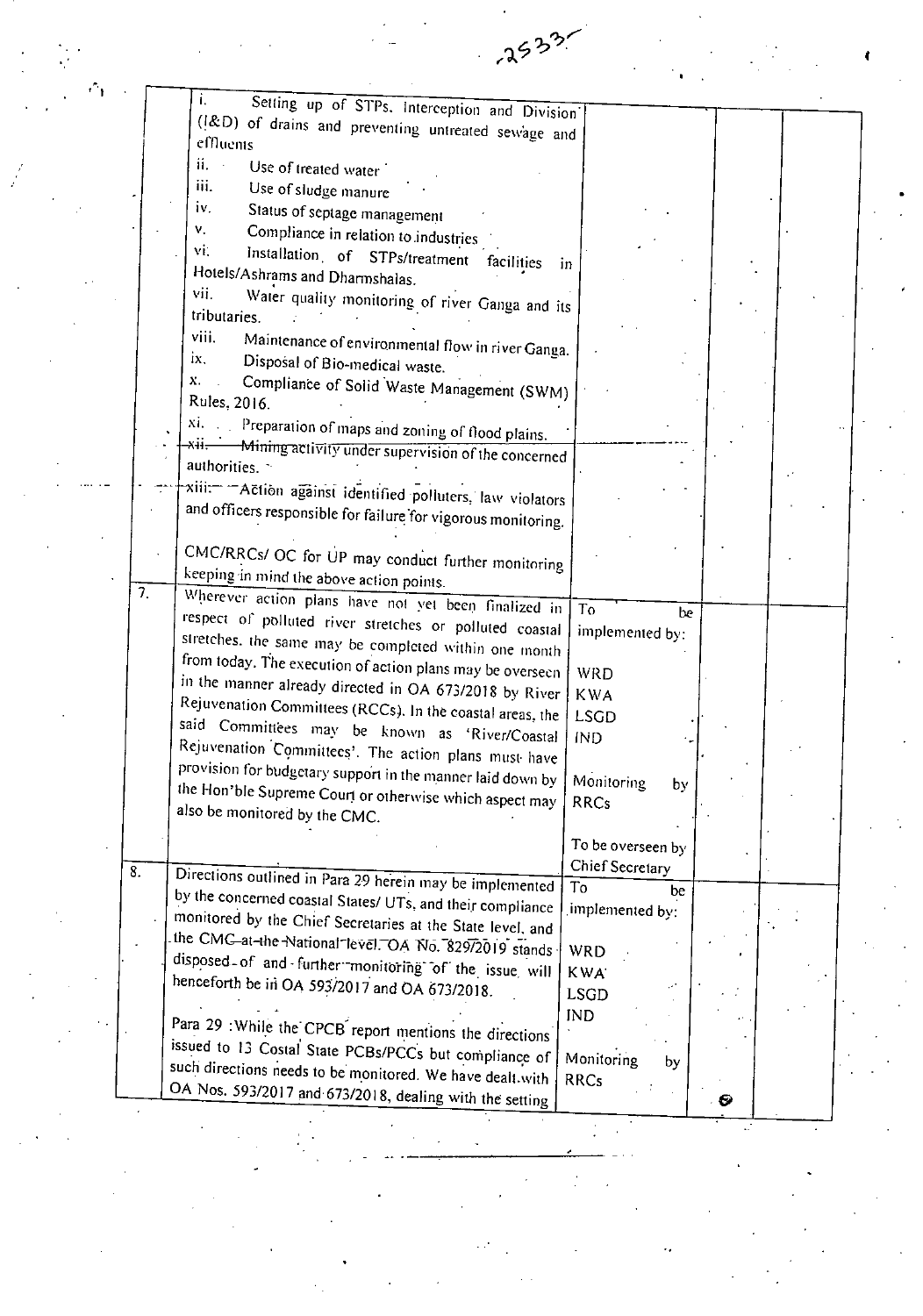|                  | up of ETPs/ STPs/CETPs and preventing discharge of              | To be overseen by      |   |  |
|------------------|-----------------------------------------------------------------|------------------------|---|--|
|                  | untreated effluents/sewage into the rivers hereinabove. The     | Chief Secretary .      |   |  |
|                  | subject of coastal pollution needs to be dealt with in the      |                        |   |  |
|                  | same manner as polluted river stretches by preparing action     |                        |   |  |
|                  | plans of each States/UTs which may also be monitored by         |                        |   |  |
|                  | the Central Monitoring Committee (CMC) simultaneously           |                        |   |  |
|                  |                                                                 |                        |   |  |
|                  | with the 351 polluted river stretches and the said subject      |                        |   |  |
|                  | may also be covered in the next report of the CMC. As           |                        |   |  |
|                  | already mentioned, the CMC is to be headed by the               |                        |   |  |
|                  | Secretary, Ministry of Jal Shakti and assisted by the CPCB      |                        |   |  |
|                  | and NMCG and at the States/UTs level, the Chief                 |                        |   |  |
|                  | Secretaries have to monitor the compliance status and give      |                        |   |  |
|                  | reports to and interact with the CMC.                           |                        |   |  |
|                  |                                                                 |                        |   |  |
|                  | OA No. 829/2019 stands disposed of and further                  |                        |   |  |
|                  | monitoring of the issue will henceforth be in OA 593/2017       |                        |   |  |
|                  | and OA 673/2018.                                                |                        |   |  |
| $\overline{9}$ . | Directions outlined in Para 34 and 35 herein may be             | To<br>be               |   |  |
|                  | implemented by the States/ UTs, and their compliance            | implemented by:        |   |  |
|                  | monitored by the Chief Secretaries at the State level,          | <b>WRD</b>             |   |  |
|                  | and the CMC at the National level. OA No. 148/2016              | KWA <sup>.</sup>       |   |  |
|                  | stands disposed of and further monitoring of the issue will     | <b>LSGD</b>            |   |  |
|                  | henceforth be in OA 593/2017 and OA 673/2018.                   | <b>IND</b>             |   |  |
|                  |                                                                 |                        |   |  |
|                  | Para 34 : In view of the above reports finding a huge gap in    | To be monitored        |   |  |
|                  | utilisation of sewage treated water, further action needs to    | by:                    |   |  |
|                  | be taken by all the States/UTs to ensure updating and           | <b>RRC</b>             |   |  |
|                  | enforcement of the action plans for 100% utilization of the     |                        |   |  |
|                  | treated water for secondary purposes.                           | To be overseen by      |   |  |
|                  |                                                                 |                        |   |  |
|                  | Para 35 : Since the above issue is interrelated to the issue of | <b>Chief Secretary</b> |   |  |
|                  | operation of STPs, it will be appropriate that this aspect is   |                        |   |  |
|                  | also now monitored by the CMC headed by the Secretary,          |                        |   |  |
|                  |                                                                 |                        |   |  |
|                  | Ministry of Jal Shakti and assisted by the CPCB and             |                        |   |  |
|                  | NMCG. Ministry of Urban Development may also                    |                        |   |  |
|                  | nominate an officer of not below the rank of Joint Secretary    |                        |   |  |
|                  | in the said Committee. OA No. 148/2016 need not be kept-        |                        |   |  |
|                  | pending separately which stands disposed of as the              |                        |   |  |
|                  | subject will be henceforth considered in OA 593/2017            |                        |   |  |
|                  | and OA-673/2018.                                                |                        |   |  |
| 10.              | CMC may consider development of an appropriate App to           | <b>CMC</b>             |   |  |
|                  | enable easy filing and redressal of grievances with regard      |                        |   |  |
|                  | to illegal discharge of sewage/effluents.                       |                        |   |  |
| 11.              | The monitoring by the CMC may have the target of                | CMC                    | 0 |  |
|                  | reduction of pollution loads and improvement of water           |                        |   |  |
|                  | quality of rivers and coastal areas.                            |                        |   |  |
|                  |                                                                 |                        |   |  |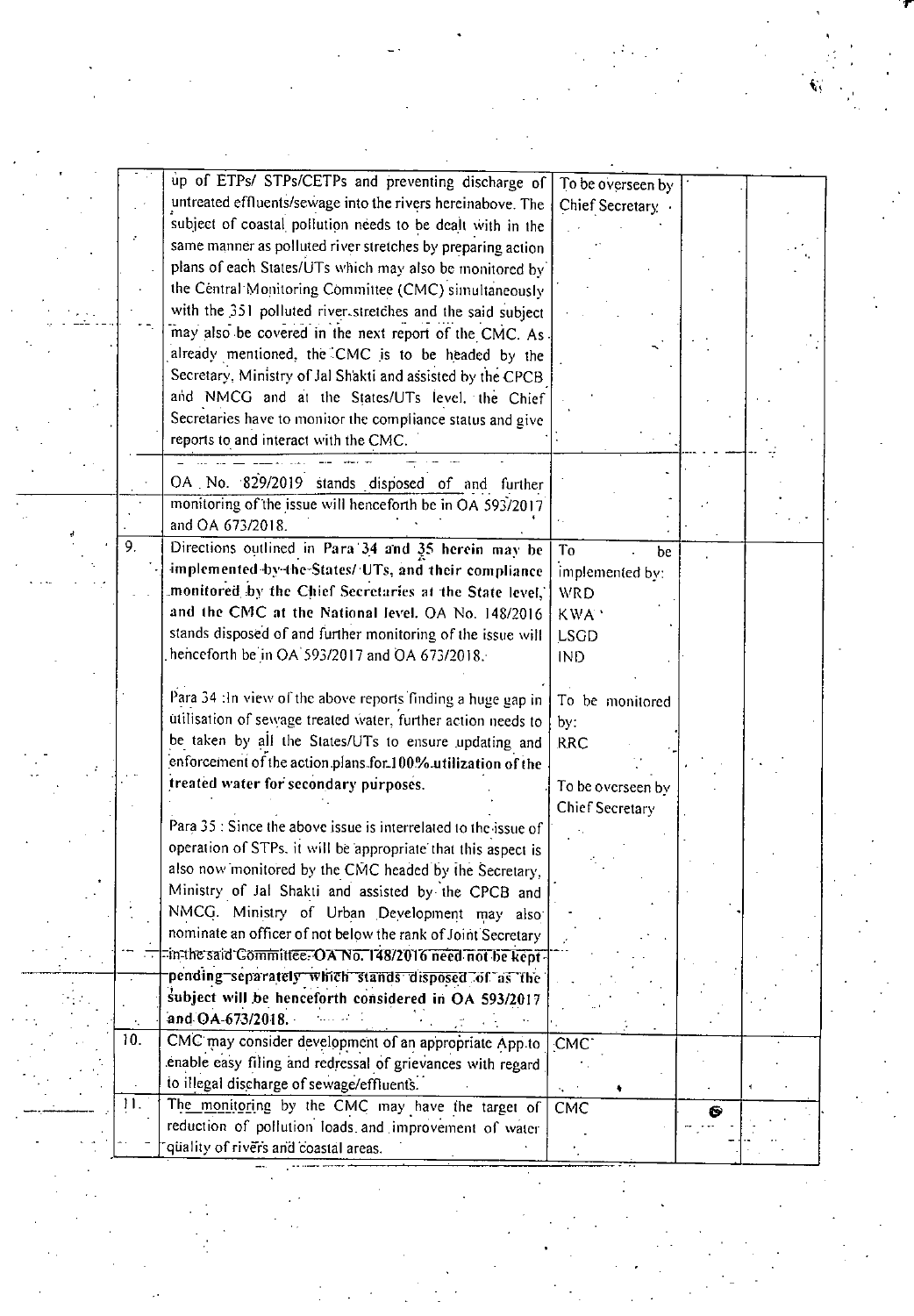| . . | 12.  | The CMC may also monitor the setting up of the bio-                                                                                                                                                                                   | <b>CMC</b>                                                 |  |  |
|-----|------|---------------------------------------------------------------------------------------------------------------------------------------------------------------------------------------------------------------------------------------|------------------------------------------------------------|--|--|
|     |      | diversity parks, constructed wetlands and other alternative<br>measures to reduce pollution load.                                                                                                                                     |                                                            |  |  |
|     | 13.7 | The CMC may also monitor demarcation of flood-plain<br>zones.                                                                                                                                                                         | <b>CMC</b>                                                 |  |  |
|     | 14.  | The treated sewage water may be duly utilized for<br>secondary purposes by preparing appropriate action<br>plans and reports in this regard be filed with the CPCB<br>periodically.                                                   | To<br>be<br>implemented and<br>reported<br>to<br>KSPCB by: |  |  |
|     |      |                                                                                                                                                                                                                                       | WRD<br><b>KWA</b><br>RRC to monitor                        |  |  |
|     |      |                                                                                                                                                                                                                                       | KSPCB_to_file<br>report to CPCB                            |  |  |
|     | 15.  | CMC may submit its consolidated update<br>report<br>incorporating all the above, before the next date.<br>(16.02.2021). Each action point mentioned in Para 26 may<br>be individually covered, and summarized in a tabular<br>format. | CM <sub>C</sub>                                            |  |  |

 $535$ 

WRD -Water Resources Department

KWA - Kerala Water Authority

LSGD - Local Self Government Department

IND - Industries Department

RRC - River Rejuvenation Committee

KSPCB- Kerala State Pollution Control Board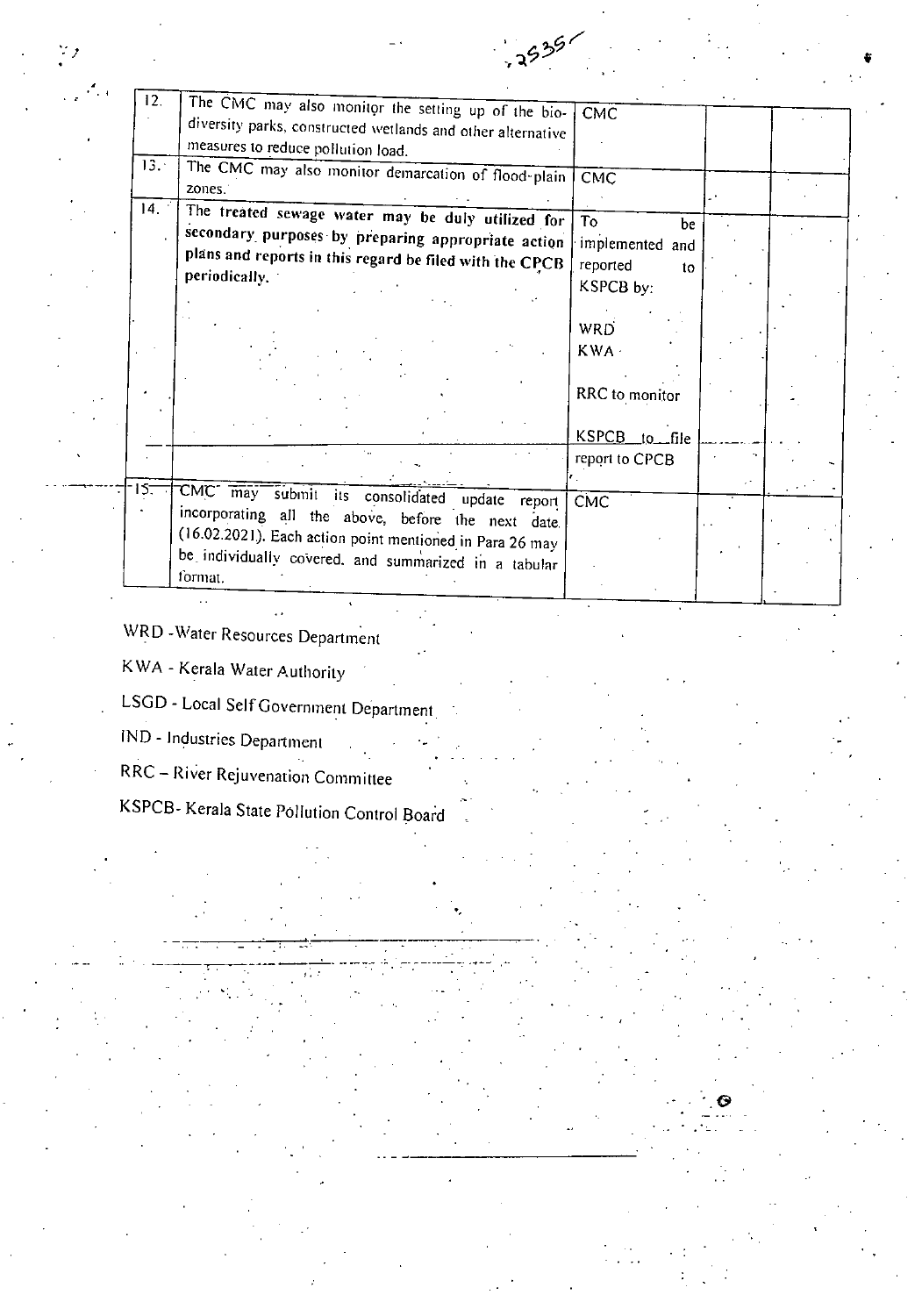$-351^{37}$ <br>Corrected on 26.09.2020 Corrected on 26.09.2020

Item Nos. 01 to 03 Court No. 1

# BEFORE THE NATIONAL GREEN TRIBUNAL **PRINCIPAL BENCH, NEW DELHI**

## (By Video Conferencing)

Original Application No. 593/2017

Paryavaran Suraksha Samiti & Anr. (Applicant(s)

Versus

Union of India & Ors.

 $WITH$ 

# **Original** Application No. 673/2018

 $\hat{In}$  Re: News item published in "The Hindu" authored by Shri Jacob Koshy, titled "More river stretches are now critically polluted: CPCB"

## **WITH**

Original Application No: 829/2019

-Lt.-Col-Sarvadaman Singh Oberoi . . . . . . . . . . Applicant(s)

. Respondent(s)

. Respondent(s)

Union of India & Ors.

WITH

Versus

# Original Application No. 148/2016

Mahesh Chandra Saxena Applicant(s)

Versus

South Delhi Municipal Corporation & Ors. Respondent(s)

I

Date of hearing: 21.09.2020

CORAM: HON'BLE MR. JUSTICE ADARSH KUMAR GOEL, CHAIRPERSON HON'BLE MR. JUSTICE S. P. WANGDI, JUDICIAL MEMBERS HON'BLE DR. NAGIN NANDA, EXPERT MEMBER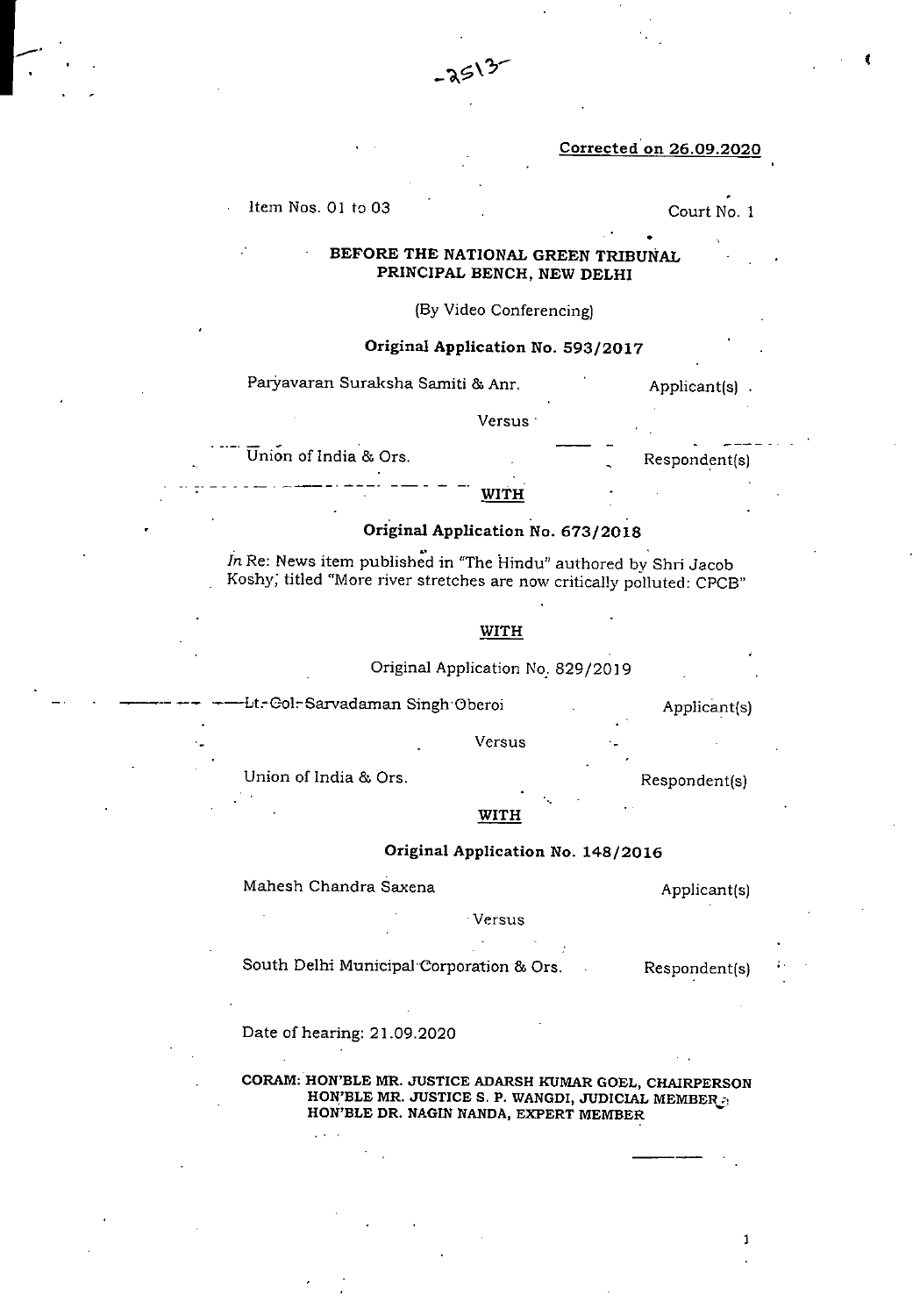*ii. CPCB vide letter dated 24.08.2020 has requested all States/til's to submit action plans through online portal of CPCB."* 

 $-2515-$ 

# Going Forward

**In view** of the above reports finding a huge gap in utilisation of 34. sewage treated water, further action needs to be taken by all the States/UTs to ensure updating and enforcement of the action plans  $\mathcal{L}$ for 100% utilization of the treated water for secondary purposes.

35. Since the above issue is interrelated to the issue of operation of STPs, it will be appropriate that this aspect is also now monitored by the CMC headed by the Secretary, Ministry of Jal Shakti and - **issisted** bj the CPCB and NMCG. Ministry of Urban Development - may also nominate - an officer of not below the **rank of Joint Secretary in** the said **Committee.** OA No. 148/2016 need not be kept pending separately which stands disposed of as the subject will be henceforth considered in OA 593/2017 and OA 673/2018.

# **V. Directions:**

٠i.

--

36. Accordingly, we issue following directions:

- All the States/UTs may address gaps in generation and treatment of sewage/effluents by ensuring setting up of requisite numbe; of functional ETPs, **CETPs and, STPs,** as - directed by the Hon'ble Supreme Court in (2017) 5 SCC 326.
- The timeline for commissioning of all STPs fixed by the Hon'ble ii. Supreme Court, i.e., 31.03.2018, has long passed. The Hon'ble Supreme Court directed that the State PCBs must inigate -prosecution of the erring Secretaries to the Governments, which

51

 $\bullet$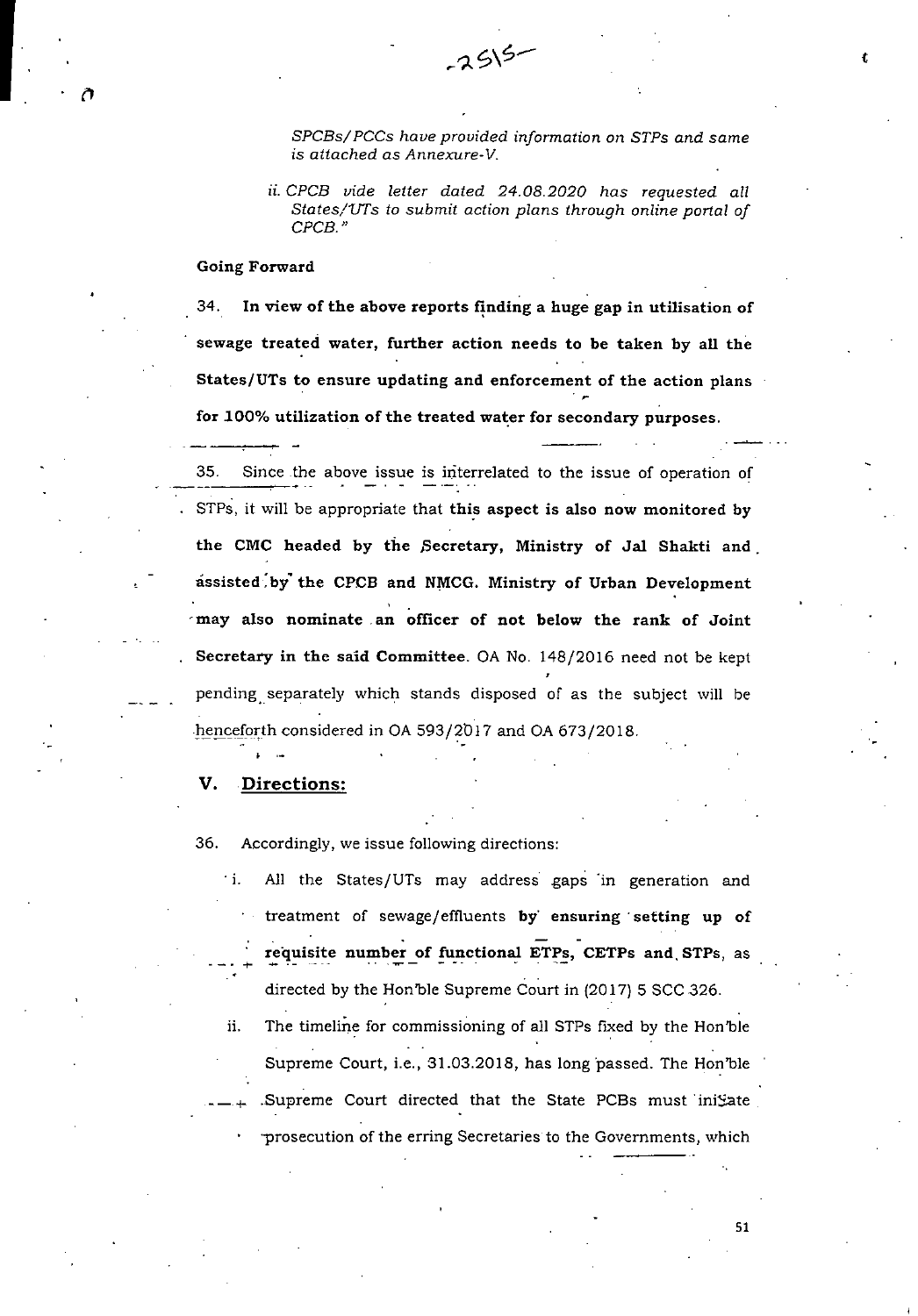has also not happened. This Tribunal was directed to monitor compliance and in the course thereof, we direct that compensation may be recovered in the manner already directed in earlier orders (See, Paras 5 and 6 herein); which may be deposited with the CPCB for restoration of the environment.

 $-2517$ 

iii.

--

 $\mathbf{\hat{a}}$ 

The unutilied capacity of the existing STPs may be utilized expeditiously.

The States/ UTs may ensure that the *CETP, ETPs* and STPs iv. - - meet the laid down norms and remedial action be taken--<br>wherever norms are not met.

- V. It must be ensured that no untreated sewage/effluent is discharged into any water body. Prompt remedial action may be taken by the State PCB5/PCCs against non-compliant *ETPs/CETP5* by closing down or restricting the effluents generating activity, recovering compensation and taking other . coercive measures following due process of law.
- Directions outlined in Paras 24-26 herein may be implemented vi. by the States/ UTs, and their compliance monitored by the Chief Secretaries at the State level, and the CMC at the National level.

Wherever action plans have not yet been finalized in respect of vii. polluted river stretches or polluted coastal stretches, the same may be completed within one month from today. The execution of action plans may be overseen in the manner already directed in OA 673/2018 by River Rejuvenation Committees (RCCs). In the coastal areas, the said Committees may be known as River/Coastal Rejuvenation Committees'. The action pluns must have provision for budgetary support in the manner laid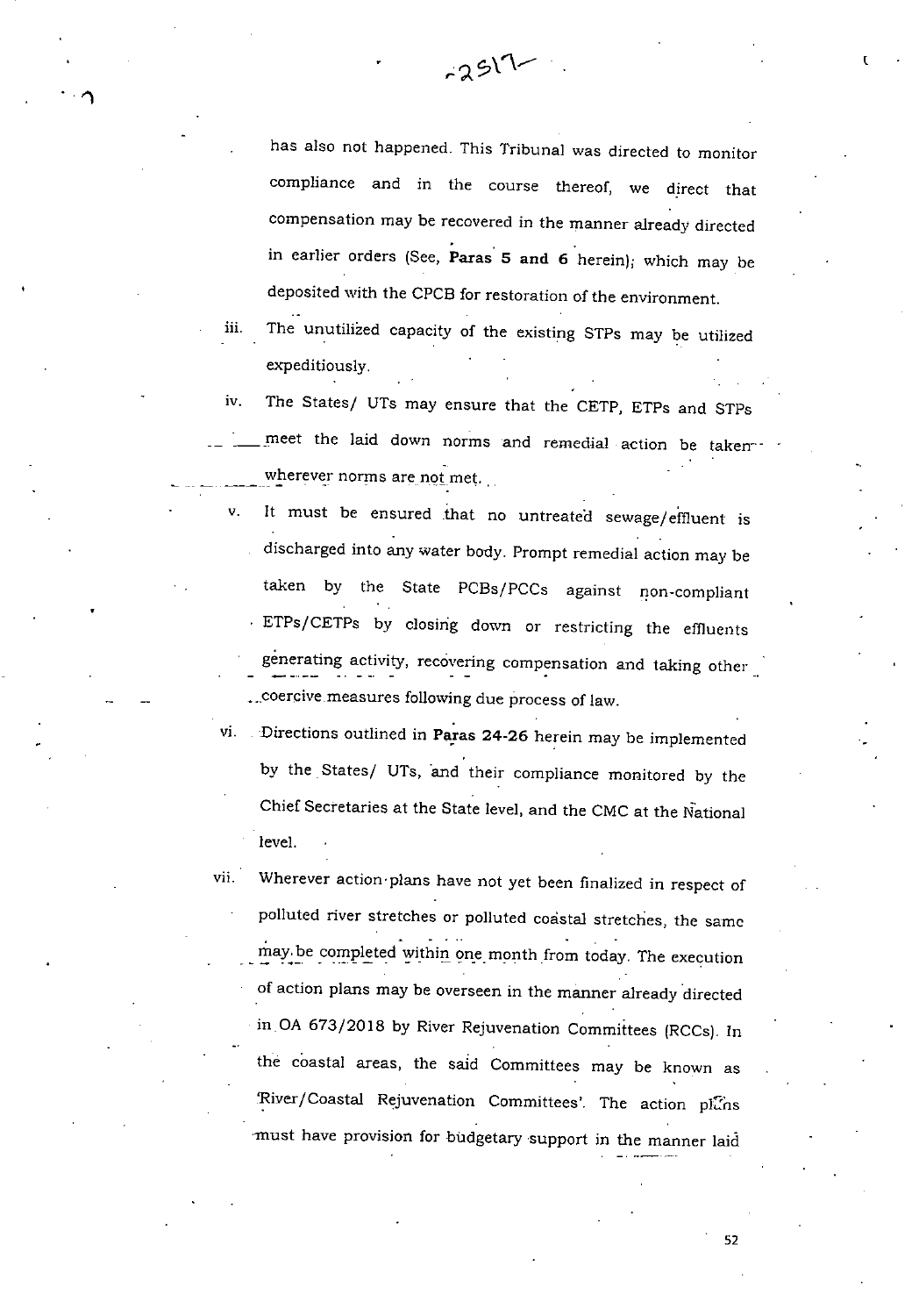down by the Hon'ble Supreme Court or otherwise which aspect may also be monitored by the CMC.

 $2519 -$ 

viii.

ix.

 $\mathcal{F}$ 

Directions outlined in Para 29 herein may be implemented by the concerned coastal States/ UTs, and their compliance monitored by the Chief Secretaries at the State level, and the CMC at the National level. OA No. 829/2019 stands disposed of and further monitoring of the issue will henceforth be in OA 593/2017 and OA 673/2018.

Directions outlined in *Para* 34 and 35 herein may be implemented by the States/ UTs, and their compliance monitored by the Chief Secretaries at the State level, and the CMC at the National level. OA No. 148/2016 stands disposed of and further monitoring of the issue will henceforth be in OA 593/2017 and OA 673/2018. <sup>1</sup>

X. CMC may consider development of an appropriate App to enable easy filing and redressal of grievances with regard to illegal discharge of sewage/effluents.

xi. The monitoring by the CMC may have the target of reduction of pollution loads and improvement of water quality of rivers and coastal areas.

The CMC may also monitor the setting up of the bio-divérsity xii. parks, constructed wetlands and other alternative measures to reduce pollution load. -

xiii. The CMC may also monitor demarcation of flood plain zones.

xiv. The treated sewage water may be duly utilized for secondary purposes by preparing appropriate action plans and reports in this regard be filed with the CPCB periodically. &

53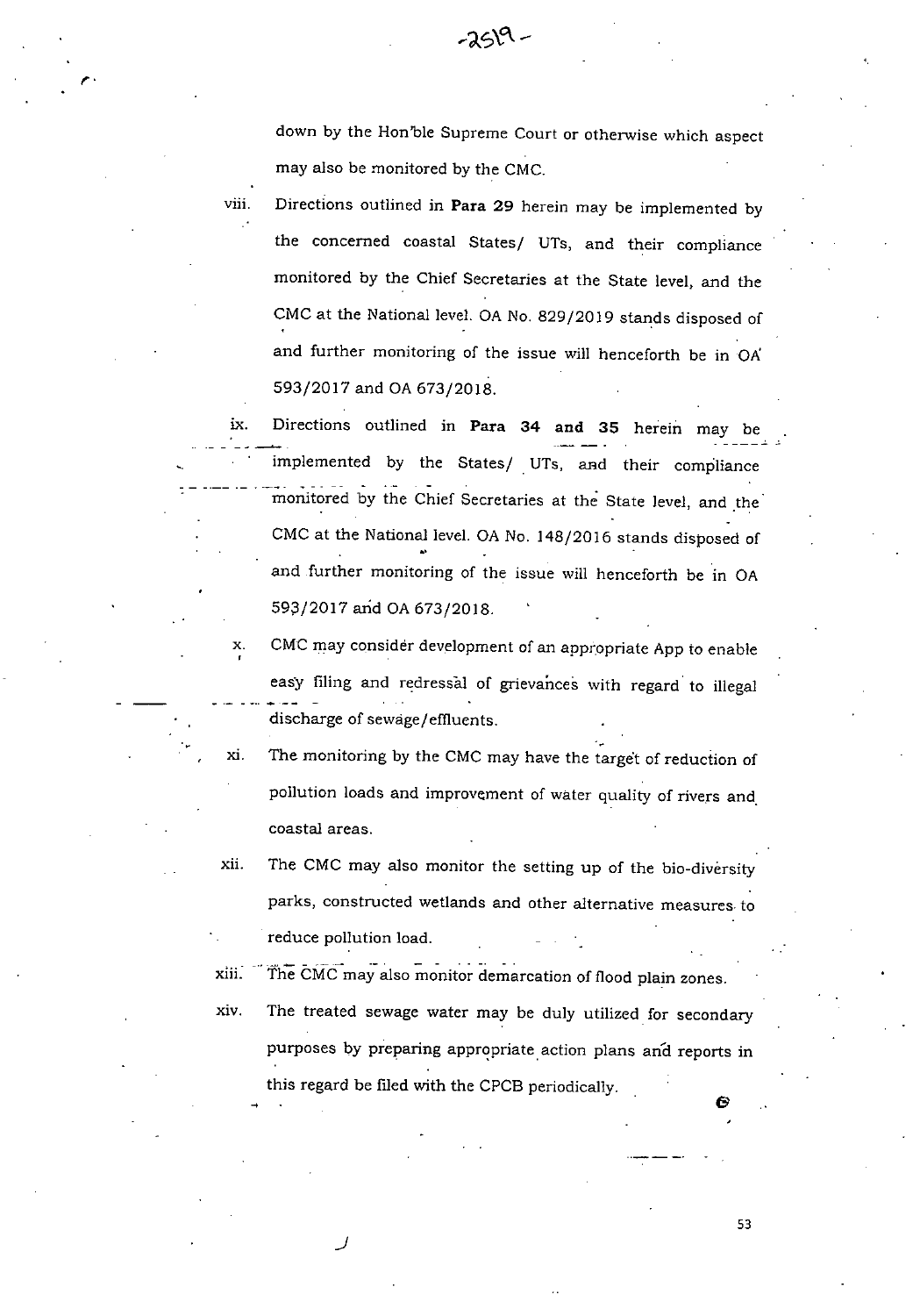xv. CMC may submit its consolidated update report incorporating all the above, before the next date. Each action point mentioned in Para 26 may be individually covered, and summarized in a tabular format.

 $-2521$ 

37. A copy of this order may be forwarded to the Chief Secretaries of all the States/UTs, CPCB, NMCG, all PCBs/ PCCs, Secretaries, Ministry of Jal Shakti and Ministry of Housing and Urban Development, by email.

U

List for further consideration on February 16, 2021...

Adarsh Kumar Goel, OP

S. P. Wangdi, JM

 $\epsilon$ 

.<br>54

- Dr. Nagin Nanda, EM

Original Application No. 593/2017 September 21, 2020 Original Application No.673/2018 Original Application No. 829/2019 Original Application No. 148/2016

--

 $\mathbf{I}$ 

 $\sqrt{1}$